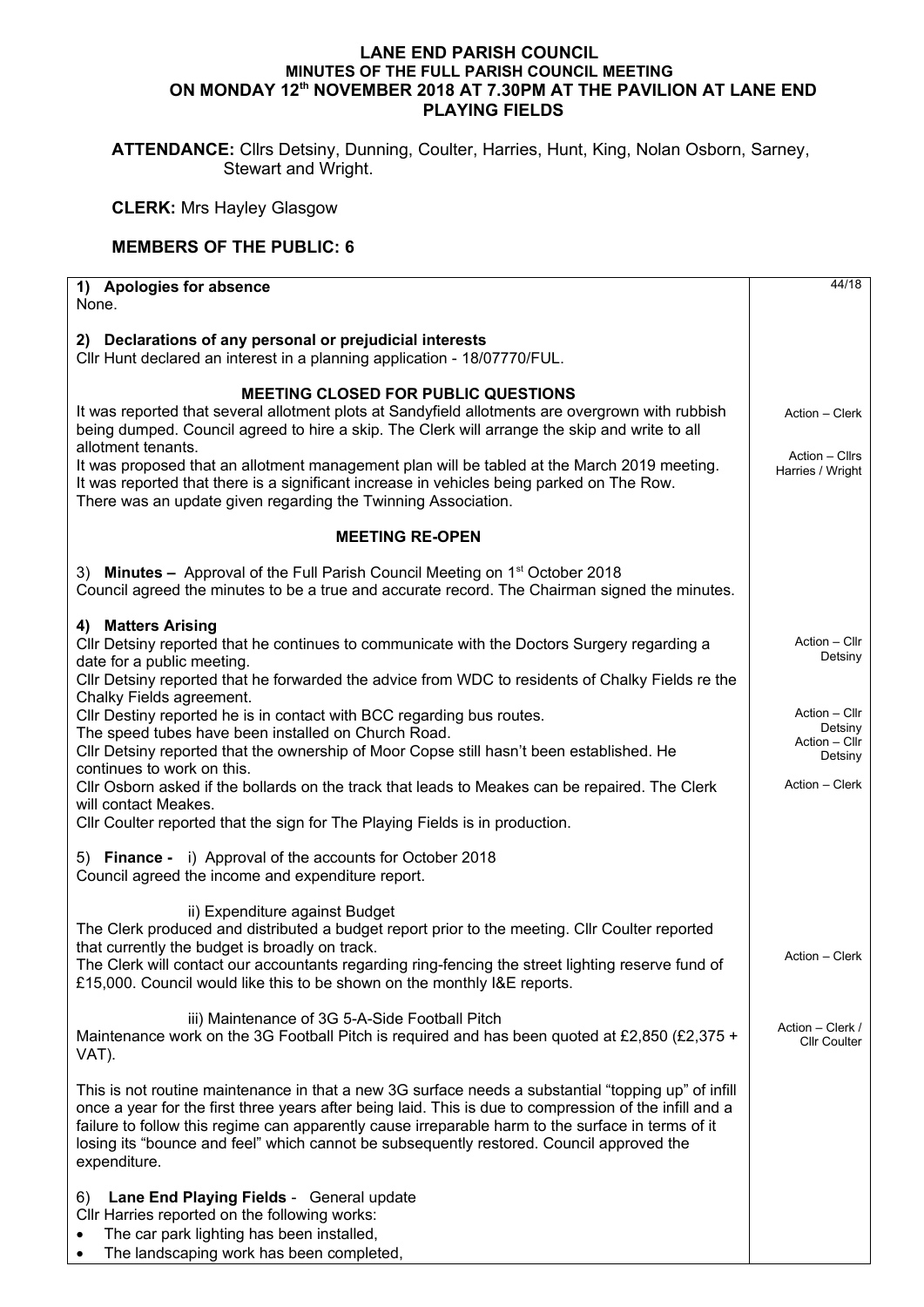| 45/18<br>The draining of the pitches will be soon completed,<br>$\bullet$                                                                                                                                                                                                                                                                                                                                                                                                                                                                                                                                                                                                                     |                |  |  |  |
|-----------------------------------------------------------------------------------------------------------------------------------------------------------------------------------------------------------------------------------------------------------------------------------------------------------------------------------------------------------------------------------------------------------------------------------------------------------------------------------------------------------------------------------------------------------------------------------------------------------------------------------------------------------------------------------------------|----------------|--|--|--|
| There was a water leak in the car park that has been repaired,<br>$\bullet$<br>Action - Clerk / Cllr                                                                                                                                                                                                                                                                                                                                                                                                                                                                                                                                                                                          |                |  |  |  |
| The smoking shelter has been taken down and a new canopy has been put up,<br>$\bullet$<br>There will be a canopy over the light above the Pavilion door fitted to prevent the light<br>$\bullet$                                                                                                                                                                                                                                                                                                                                                                                                                                                                                              |                |  |  |  |
| shining outwards,                                                                                                                                                                                                                                                                                                                                                                                                                                                                                                                                                                                                                                                                             |                |  |  |  |
| The baby changing unit has been installed.<br>$\bullet$                                                                                                                                                                                                                                                                                                                                                                                                                                                                                                                                                                                                                                       |                |  |  |  |
| Sky sports has been installed and there is now have broadband.                                                                                                                                                                                                                                                                                                                                                                                                                                                                                                                                                                                                                                |                |  |  |  |
| It was also reported that there are 13 active slots booked on the 3G pitch and that the club has<br>now joined a darts league.                                                                                                                                                                                                                                                                                                                                                                                                                                                                                                                                                                |                |  |  |  |
| The current treasurer of the committee has indicated that he will stand down in March 2019.<br>New committee members have been added to the bank mandate for signing cheques.                                                                                                                                                                                                                                                                                                                                                                                                                                                                                                                 |                |  |  |  |
| The Association are looking at offering a wider range of beers and are looking into having a<br>credit card facility installed.                                                                                                                                                                                                                                                                                                                                                                                                                                                                                                                                                               |                |  |  |  |
| There has been a suggestion that there might be payments for bar shifts rather than relying                                                                                                                                                                                                                                                                                                                                                                                                                                                                                                                                                                                                   |                |  |  |  |
| solely on volunteers.<br>Council thanked Cllr Harries for the huge amount of work he has done.                                                                                                                                                                                                                                                                                                                                                                                                                                                                                                                                                                                                |                |  |  |  |
| 7) Sandyfield Allotment - Tree works                                                                                                                                                                                                                                                                                                                                                                                                                                                                                                                                                                                                                                                          | Action - Clerk |  |  |  |
| Council received a quote of £500 plus VAT to carry out works on a tree at Sandyfield allotments<br>which is potentially dangerous with large branches that look quite weak.<br>Council approved the quote on the basis that this would not set a precedence for future tree<br>works on any of the allotment sites.                                                                                                                                                                                                                                                                                                                                                                           |                |  |  |  |
| 8) Clerk's report                                                                                                                                                                                                                                                                                                                                                                                                                                                                                                                                                                                                                                                                             | Action - Clerk |  |  |  |
| Council expressed concerns that the street light outside Norths Garage has not been<br>i.<br>replaced and that TFB had not responded to The Clerk. The Clerk will continue to chase<br>this.                                                                                                                                                                                                                                                                                                                                                                                                                                                                                                  |                |  |  |  |
| Planning application comments submitted.<br>ii.                                                                                                                                                                                                                                                                                                                                                                                                                                                                                                                                                                                                                                               |                |  |  |  |
| AED inspections carried out and on-line forms submitted.<br>iii.                                                                                                                                                                                                                                                                                                                                                                                                                                                                                                                                                                                                                              |                |  |  |  |
| I have reported several street lights to TFB that are not working.<br>iv.<br>I have reported several street lights to SSE that are not working.<br>v.                                                                                                                                                                                                                                                                                                                                                                                                                                                                                                                                         |                |  |  |  |
| CIIr Hunt provided a map pinpointing the 2 locations for the speed tubes. They were<br>vi.                                                                                                                                                                                                                                                                                                                                                                                                                                                                                                                                                                                                    |                |  |  |  |
| installed on Friday 2 <sup>nd</sup> November.                                                                                                                                                                                                                                                                                                                                                                                                                                                                                                                                                                                                                                                 |                |  |  |  |
| CIIr King chased BCC re the bus routes, their response is as follows:<br>vii.                                                                                                                                                                                                                                                                                                                                                                                                                                                                                                                                                                                                                 |                |  |  |  |
| "Realistically any changes would need to follow from the recent passenger survey and review of<br>subsidised rural buses. The had a considerable response across the county to the survey with<br>2048 replies - 1252 online and 796 hard copy. We are currently analysing these and will then<br>look at potential changes to routes using the results of the survey and passenger journeys<br>statistics. Current timescales are that further engagement with local communities will probably<br>happen early in 2019. This is likely to affect the 28 as the 48 timetable is largely commercial.<br>Happy to discuss further if you wish although his would have to be later in November". |                |  |  |  |
|                                                                                                                                                                                                                                                                                                                                                                                                                                                                                                                                                                                                                                                                                               |                |  |  |  |
| At the last meeting I reported that the Police had asked if a large conifer tree behind<br>viii.<br>Londis could be removed as youths are gathering behind. I have emailed Red Kite and<br>asked them if they would remove it. Their initial response wasn't positive. I have tried                                                                                                                                                                                                                                                                                                                                                                                                           |                |  |  |  |
| again. If no response the PC may want to consider paying for this to be removed with<br>Red Kites agreement. The Clerk will contact Ridgeway Woodlands and ask them to<br>quote for the removal of the branches up to 6 foot the base.<br>I confirmed with BCC that Lane End Parish Council intend to continue with the delivery<br>ix.<br>of services currently agreed but would not be interested in being considered for inclusion                                                                                                                                                                                                                                                         | Action - Clerk |  |  |  |
| in the extended service delivery contract. The Unitary Council announcement has<br>changed the contract term. BCC will now only offer a 1 year contract as opposed to 4<br>years.                                                                                                                                                                                                                                                                                                                                                                                                                                                                                                             |                |  |  |  |
| I wrote to Connected Counties and invited them to attend a meeting to give an update re<br>Х.<br>superfast broadband, their response is as follows:                                                                                                                                                                                                                                                                                                                                                                                                                                                                                                                                           |                |  |  |  |
| "Unfortunately, I have to state that it is not particularly possible to come to the parish to give<br>detailed information regarding the area. I hope that you can appreciate that there are c.165 local<br>town and parish councils, all of whom have a vested interest in the rollout of broadband, and it is<br>not possible for me to begin attending each of these, but I do apologise for this.                                                                                                                                                                                                                                                                                         |                |  |  |  |
| We recently had an enquiry regarding Cadmore Lane from the Secretary of the Cadmore End<br>Resident's Association, which was answered promptly and I believe resolved the issue. If there<br>are further enquiries regarding the area, or anything that we can help with, please don't hesitate<br>to email info@connectedcounties.org which goes through to myself and all of my team".                                                                                                                                                                                                                                                                                                      |                |  |  |  |
|                                                                                                                                                                                                                                                                                                                                                                                                                                                                                                                                                                                                                                                                                               |                |  |  |  |

xi. Cllr Detsiny and The Clerk will work with Mh-p re the website makeover.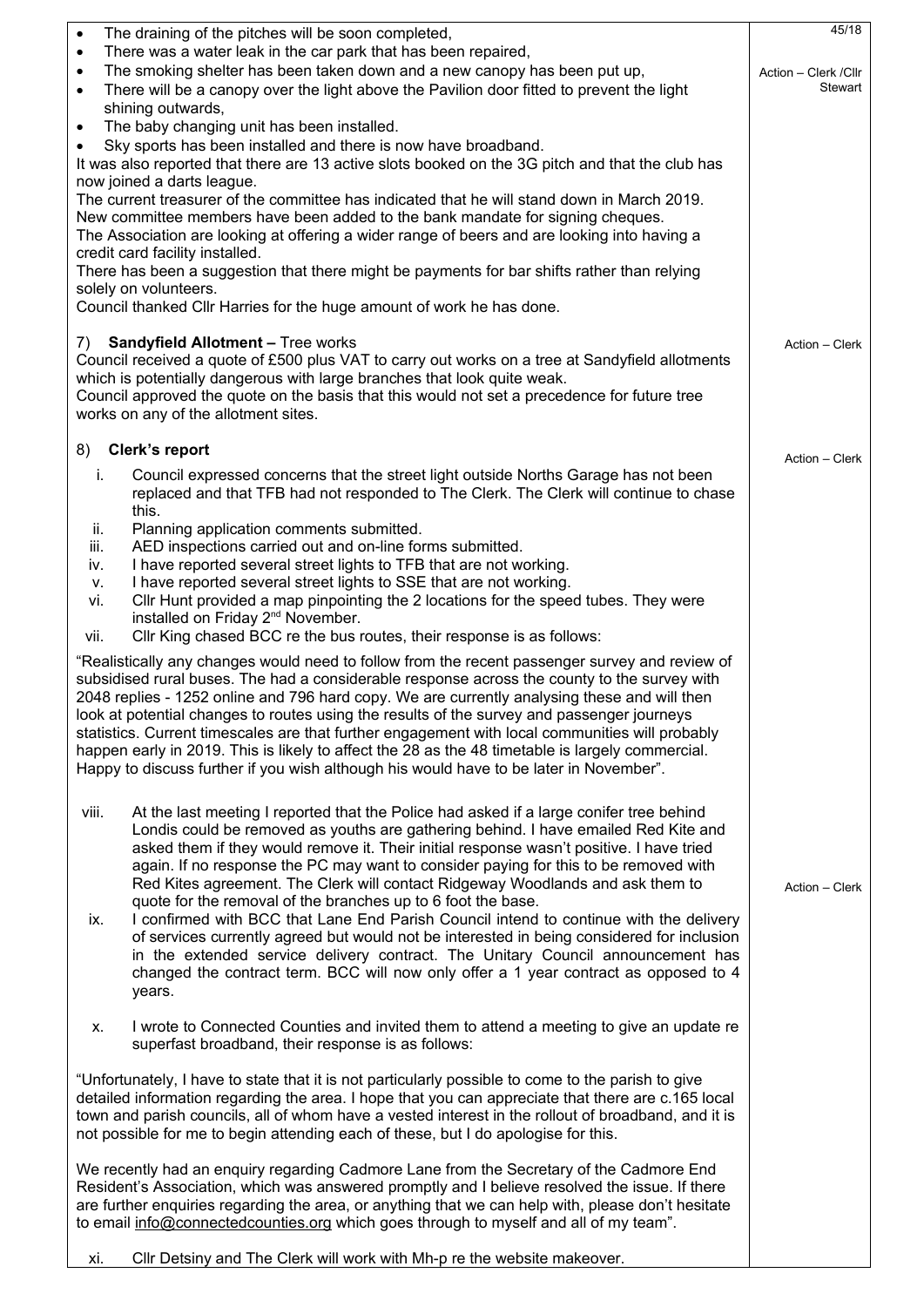| 46/18<br>The external roof repairs have now been completed.<br>xii.                            |                                                                                           |                                                                                                                                               |                |  |  |
|------------------------------------------------------------------------------------------------|-------------------------------------------------------------------------------------------|-----------------------------------------------------------------------------------------------------------------------------------------------|----------------|--|--|
| xiii.<br>xiv.                                                                                  |                                                                                           | I will organise for the internal roof repairs to be done.<br>I have asked Buckland Landscapes to carry out the hedge cutting around the pond. |                |  |  |
| XV.                                                                                            |                                                                                           | All allotment invoices have been sent to tenants.                                                                                             |                |  |  |
| xvi.                                                                                           | Some allotment plots are currently vacant.                                                |                                                                                                                                               |                |  |  |
| xvii.                                                                                          |                                                                                           | Next Meeting - Monday 3 <sup>rd</sup> December - Sycamore Room.                                                                               |                |  |  |
| xviii.                                                                                         |                                                                                           | Christmas in the Village - Friday 14 <sup>th</sup> December at 6.30pm - Lane End Village Hall.                                                | Action - Clerk |  |  |
| xix.                                                                                           | for the Christmas in the village event.                                                   | Carlos from the Grouse and Ale has kindly offered to provide buffet food free of charge                                                       |                |  |  |
| XX.                                                                                            |                                                                                           | Council approved that the Clerk is paid 3 hours overtime.                                                                                     |                |  |  |
|                                                                                                |                                                                                           | Invitations to Meetings, Correspondence & Reports received                                                                                    |                |  |  |
| 9)<br>Council noted the report.                                                                |                                                                                           |                                                                                                                                               |                |  |  |
|                                                                                                |                                                                                           |                                                                                                                                               |                |  |  |
| 9) Matters raised by Councillors                                                               |                                                                                           |                                                                                                                                               |                |  |  |
|                                                                                                |                                                                                           | Council asked The Clerk to research if there is a NALC policy re CCTV is public places.                                                       |                |  |  |
|                                                                                                |                                                                                           | Clerk to find out if a PC can install CCTV in public places.                                                                                  |                |  |  |
| for a safe guarding officer.                                                                   |                                                                                           | It was reported that the Land End Junior Youth Club are doing well and that there is a vacancy                                                |                |  |  |
|                                                                                                |                                                                                           |                                                                                                                                               |                |  |  |
|                                                                                                |                                                                                           | 11) Planning: To consider new applications and receive Wycombe District Council                                                               |                |  |  |
|                                                                                                | <b>Decisions and Appeals</b>                                                              |                                                                                                                                               | Action - Clerk |  |  |
| <b>New Applications</b>                                                                        |                                                                                           |                                                                                                                                               |                |  |  |
|                                                                                                |                                                                                           | Retention of hardstanding in association with paddock<br>(Retrospective). Demolition of 2 x existing barns and                                |                |  |  |
|                                                                                                | Clay Pit                                                                                  | construction of replacement detached stables, detached 3 x                                                                                    |                |  |  |
| 18/07770/FUL                                                                                   | House Moor<br>Common                                                                      | bay tractor shed/store/workshop and erection of stock proof                                                                                   | Action - Clerk |  |  |
|                                                                                                | Lane End                                                                                  | fence between existing house and paddock - alternative<br>scheme to PP/18/05649/FUL                                                           |                |  |  |
|                                                                                                |                                                                                           | No objection.                                                                                                                                 |                |  |  |
|                                                                                                | Combe                                                                                     |                                                                                                                                               |                |  |  |
|                                                                                                | House 7                                                                                   | Proposed non-material amendment to permission for<br>application for the construction of single storey rear extension                         | Action - Clerk |  |  |
| 18/07817/MINAMD                                                                                | Oakwood                                                                                   | granted under householder planning ref: 17/06610/FUL                                                                                          |                |  |  |
|                                                                                                | Place Lane<br>End                                                                         | No objection.                                                                                                                                 |                |  |  |
|                                                                                                |                                                                                           |                                                                                                                                               |                |  |  |
|                                                                                                |                                                                                           | Erection of terrace 2x 2-bed and 2x 3-bed Affordable Homes,<br>with associated soft and hard landscaping and car parking.                     |                |  |  |
|                                                                                                |                                                                                           | Council referred this to Cllr Stewart who later made the                                                                                      |                |  |  |
|                                                                                                |                                                                                           | following observations:                                                                                                                       |                |  |  |
|                                                                                                |                                                                                           | In principle The Parish Council has no objections to this<br>development as it will provide an uplift to the present access                   |                |  |  |
|                                                                                                | 19 The Row                                                                                | arrangement to the adjacent playing fields, which in itself has                                                                               |                |  |  |
| 18/07601/FUL                                                                                   | Lane End                                                                                  | been recently refurbished.                                                                                                                    |                |  |  |
|                                                                                                |                                                                                           | However, the access proposals as currently presented do not<br>reflect earlier discussions we have had with the Applicant, with               |                |  |  |
|                                                                                                |                                                                                           | regards to land ownership, safe access & servicing to the site,                                                                               |                |  |  |
|                                                                                                |                                                                                           | access to the playing fields during the Works together with                                                                                   |                |  |  |
|                                                                                                |                                                                                           | provision for long term visitor parking. We shall be meeting<br>the Applicant shortly to reconcile these issues and shall advise              |                |  |  |
|                                                                                                |                                                                                           | further.                                                                                                                                      |                |  |  |
|                                                                                                | Coniston                                                                                  | Householder application for construction of conservatory to                                                                                   |                |  |  |
| 18/07677/FUL                                                                                   | Church Road                                                                               | rear                                                                                                                                          |                |  |  |
|                                                                                                | Lane End                                                                                  | No objection.                                                                                                                                 |                |  |  |
|                                                                                                |                                                                                           | Householder application for erection of single storey front/side                                                                              |                |  |  |
| 18/07458/FUL                                                                                   | Storm House<br>Finings Road                                                               | extension, single storey rear extension, insertion of 3 x rear<br>dormers & 3 x yelux windows to front in connection with loft                |                |  |  |
|                                                                                                | Lane End                                                                                  | conversion                                                                                                                                    |                |  |  |
|                                                                                                |                                                                                           | No objection.                                                                                                                                 |                |  |  |
|                                                                                                | Forge                                                                                     | Householder application for construction of two storey front                                                                                  |                |  |  |
| 18/07407/FUL                                                                                   | Cottage                                                                                   | extension and detached garage with studio/home office over                                                                                    |                |  |  |
|                                                                                                | Frieth Road<br>Frieth                                                                     | No objection.                                                                                                                                 |                |  |  |
| Meeting closed 20.54.                                                                          |                                                                                           |                                                                                                                                               |                |  |  |
|                                                                                                |                                                                                           |                                                                                                                                               |                |  |  |
|                                                                                                | 12) Meeting to be closed in accordance with LGA 1972, ss 100 and Public Bodies (Admission |                                                                                                                                               |                |  |  |
|                                                                                                |                                                                                           | to meetings) Act 1960 to discuss - Mole and Picket Charities                                                                                  |                |  |  |
| NEXT MEETING: Ordinary meeting will be held on Monday 3 <sup>rd</sup> December in the Sycamore |                                                                                           |                                                                                                                                               |                |  |  |
| Room of Lane End Village Hall.                                                                 |                                                                                           |                                                                                                                                               |                |  |  |
|                                                                                                |                                                                                           |                                                                                                                                               |                |  |  |
|                                                                                                |                                                                                           |                                                                                                                                               |                |  |  |